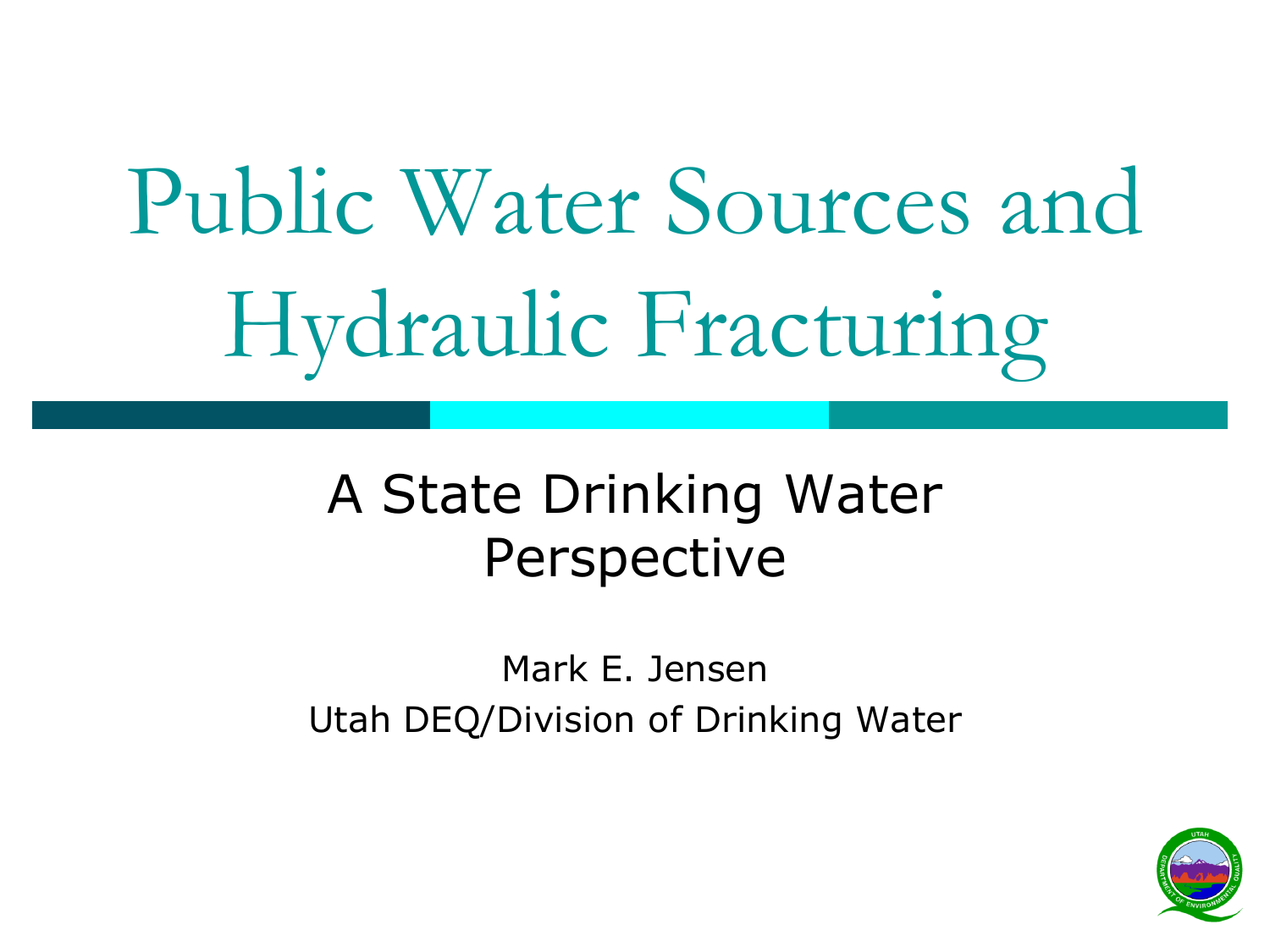### USDW and TDS Standards

Underground Source of Drinking Water

- Supplies a public water system or contains sufficient quantity (1 gpm)
- **TDS <10,000 mg/L**
- **Not an exempted aquifer**
- **Used by Utah DEQ and Oil, Gas & Mining**
- □ Utah drinking water primary standard
	- **2000 mg/L**
	- If  $>1000$  mg/L water supplier must demonstrate that no better water is available

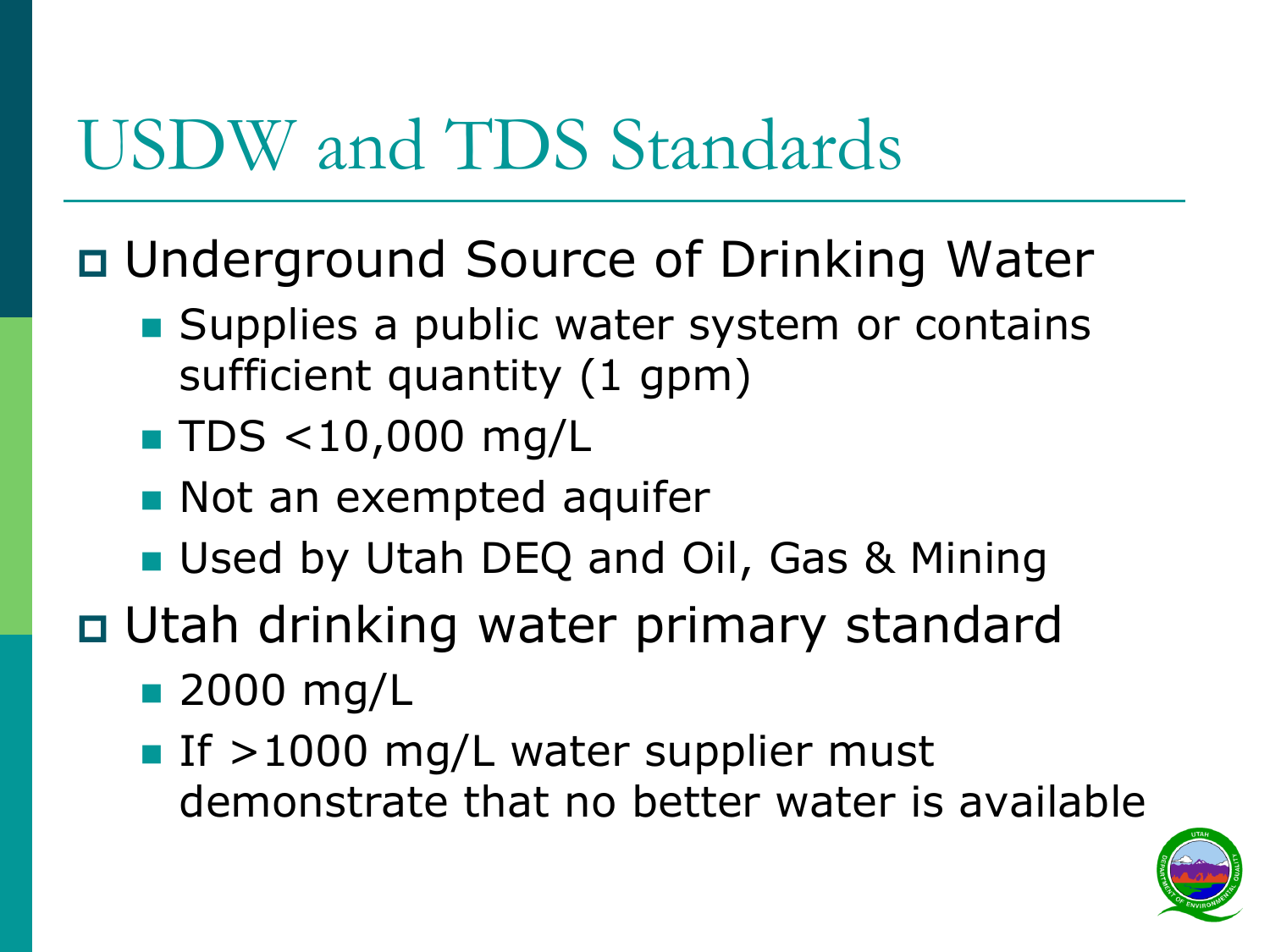#### Underground Injection Control in Utah

#### Division of Water Quality, DEQ

- **Regulates injection wells except Class II**
- Does not normally deal with hydraulic fracturing

#### Division of Oil, Gas and Mining, DNR

**Requiates Class II wells** 

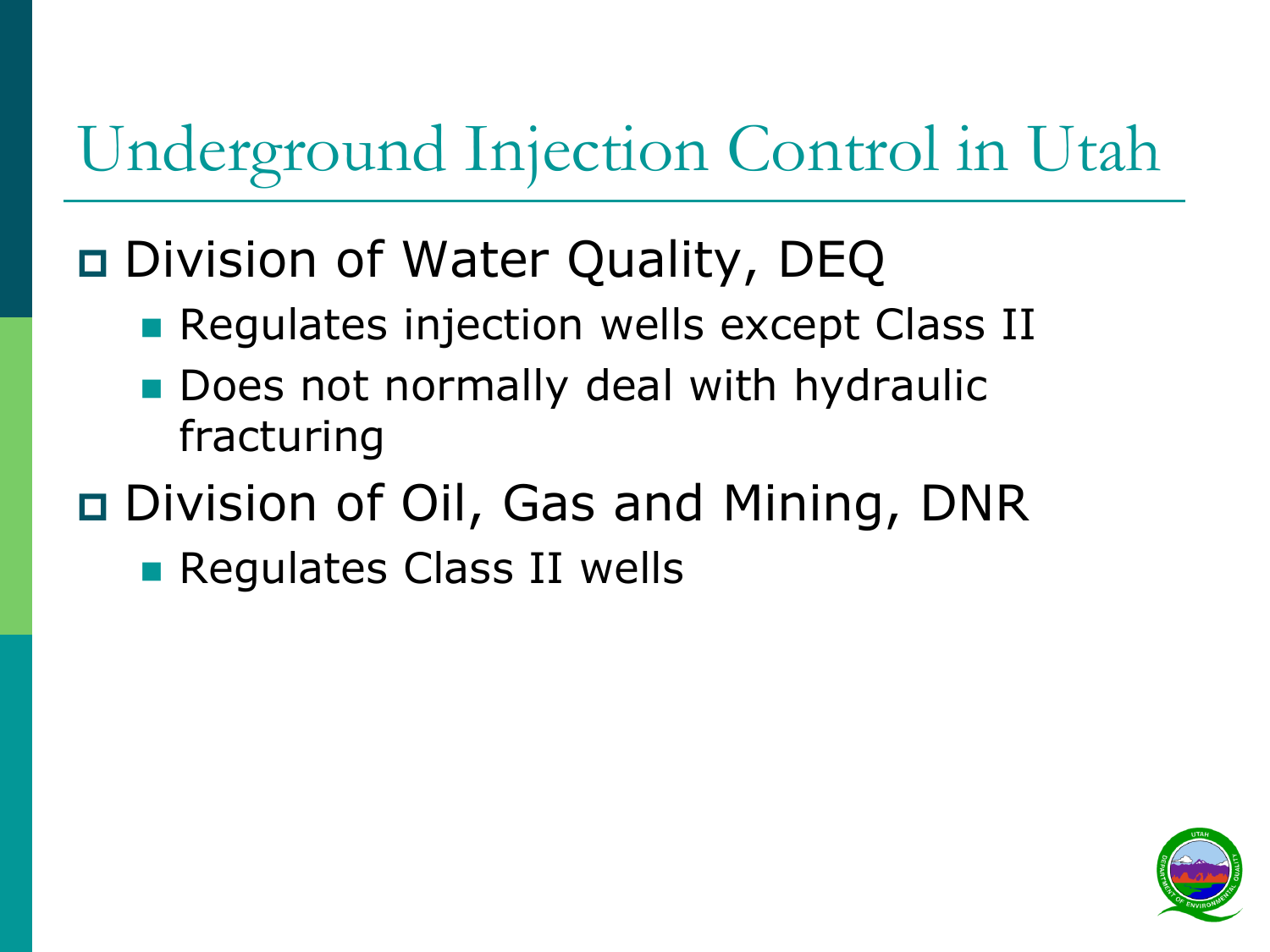#### Construction of Drinking Water Wells

- Must be grouted to at least 100 feet below ground surface.
- **D** Protected aquifer
	- Clay layer at least 30 feet thick above aquifer.
	- Clay layer must extend throughout zone 2.
	- Grouted from the ground surface down to at least 100 feet, and least 30 feet through the protective clay layer.
- $\Box$  Most public water wells in Utah  $\sim$ 100s 1,500 feet TD.

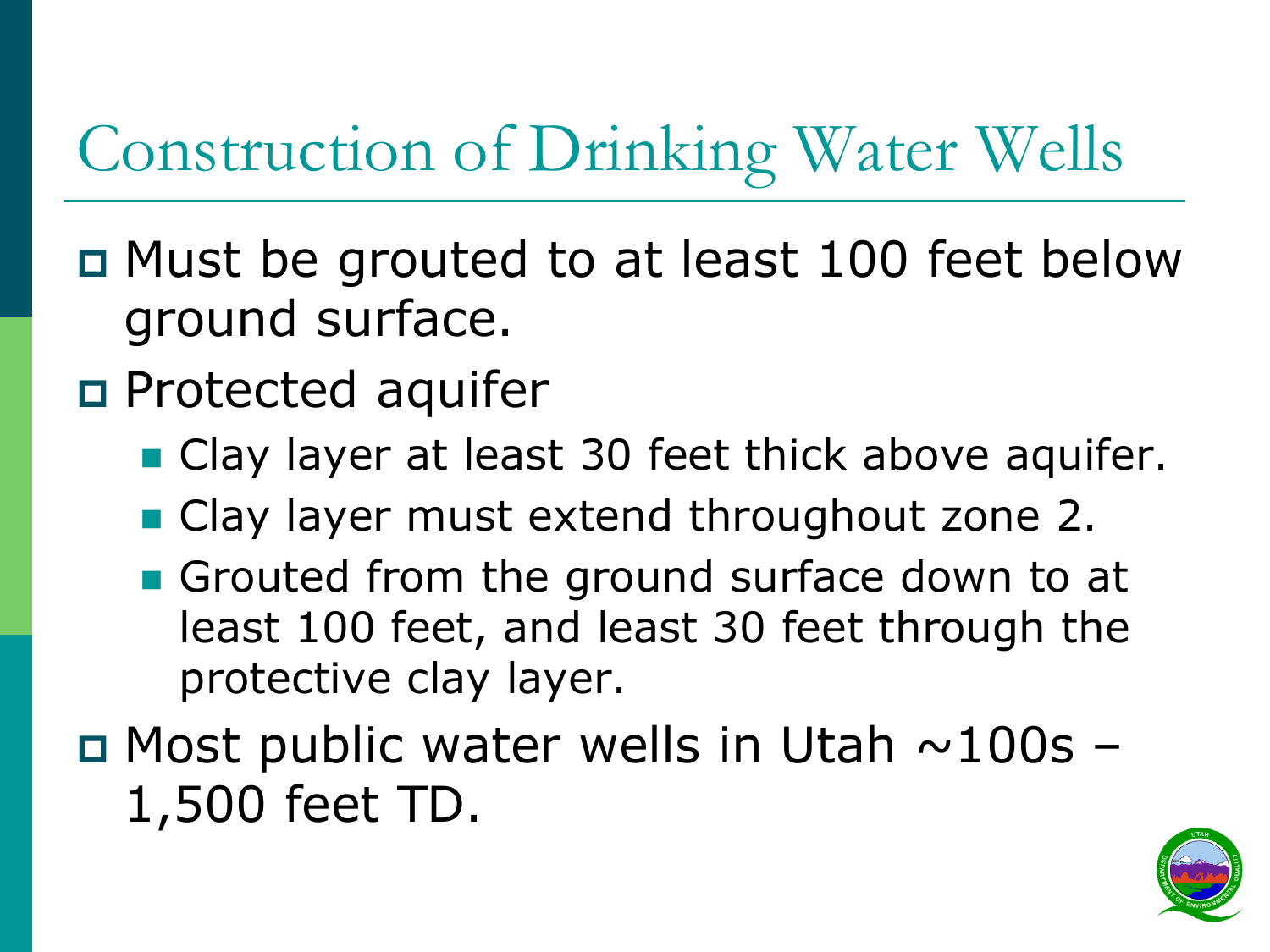

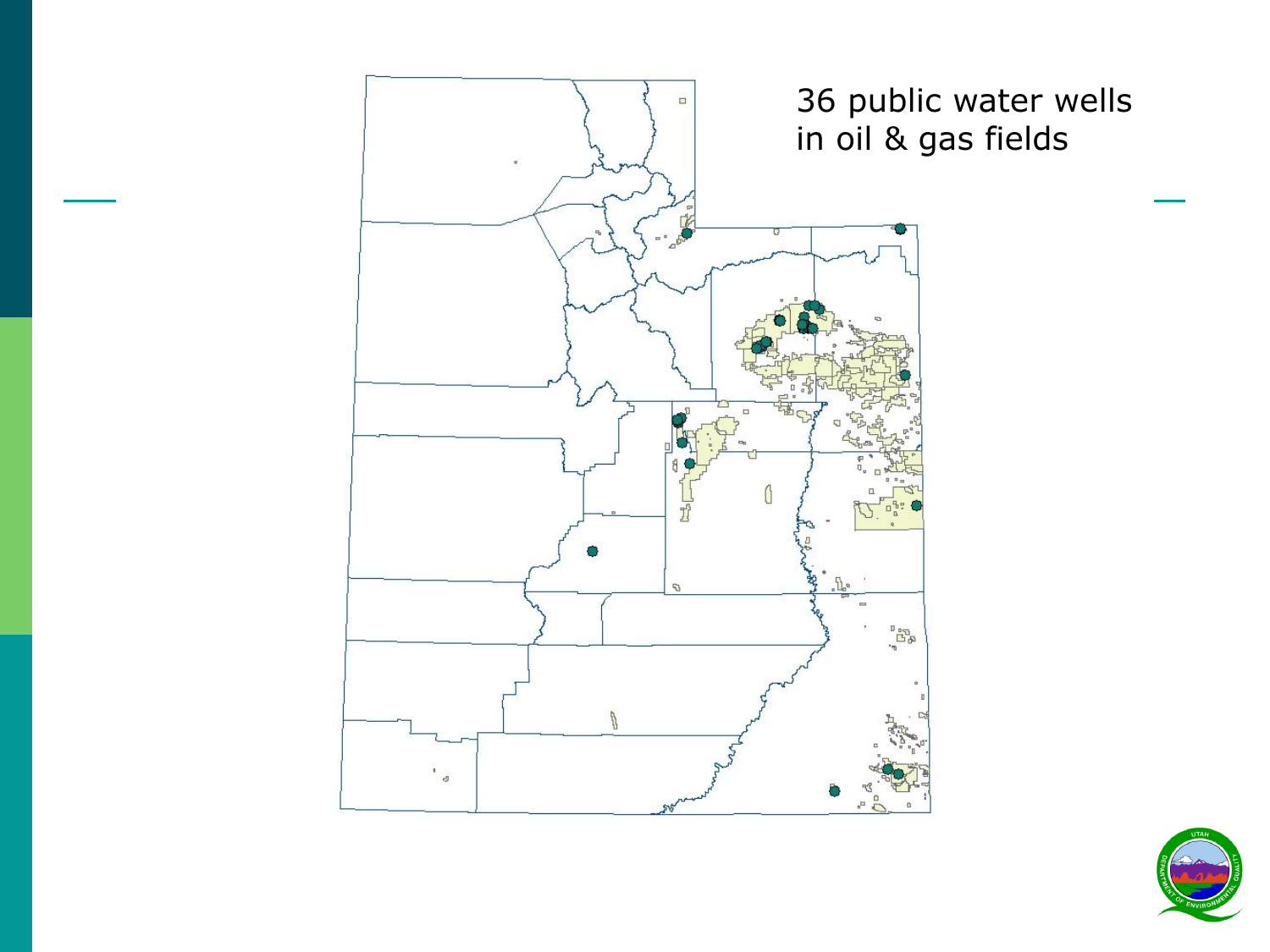

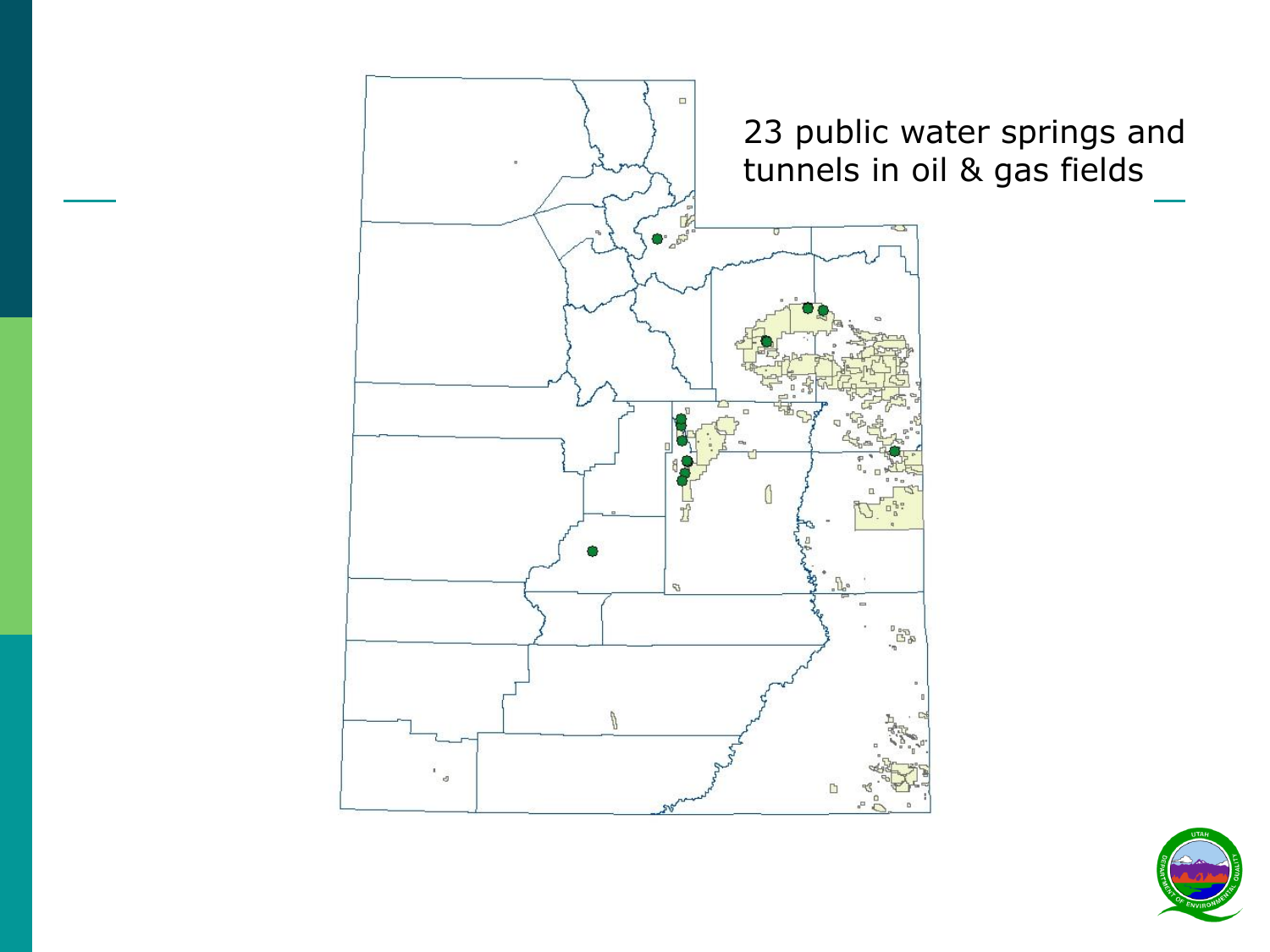

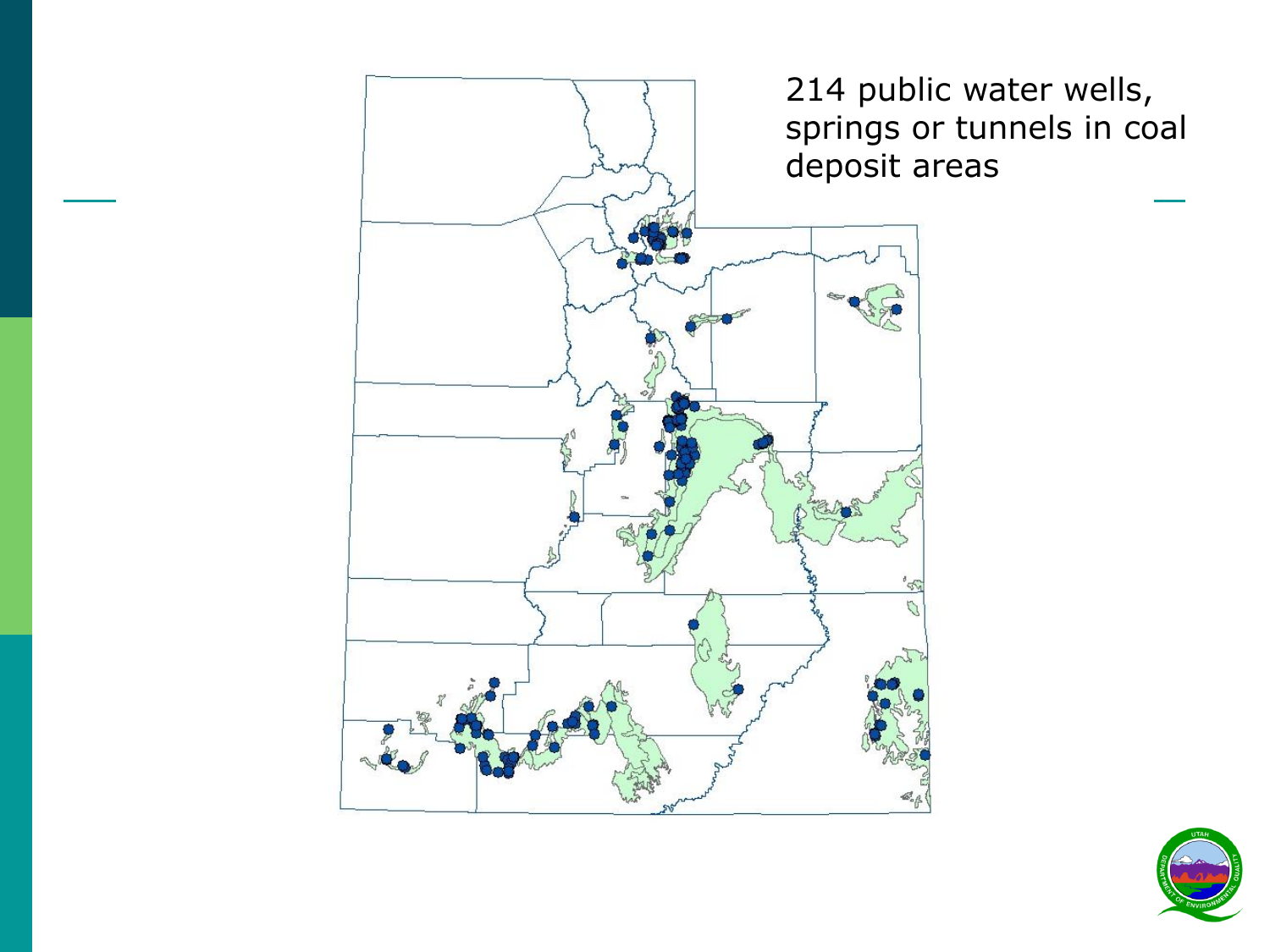Utah Drinking Water Source Protection Program

- 1996 Amendments to SDWA
- □ Applies to all public drinking water sources:
	- **Drinking Water Source Protection Program** 
		- **n** Community and non-transient non-community systems, and transient systems with new sources
	- **Source Water Assessments** 
		- **D** Transient non-community systems with existing water sources

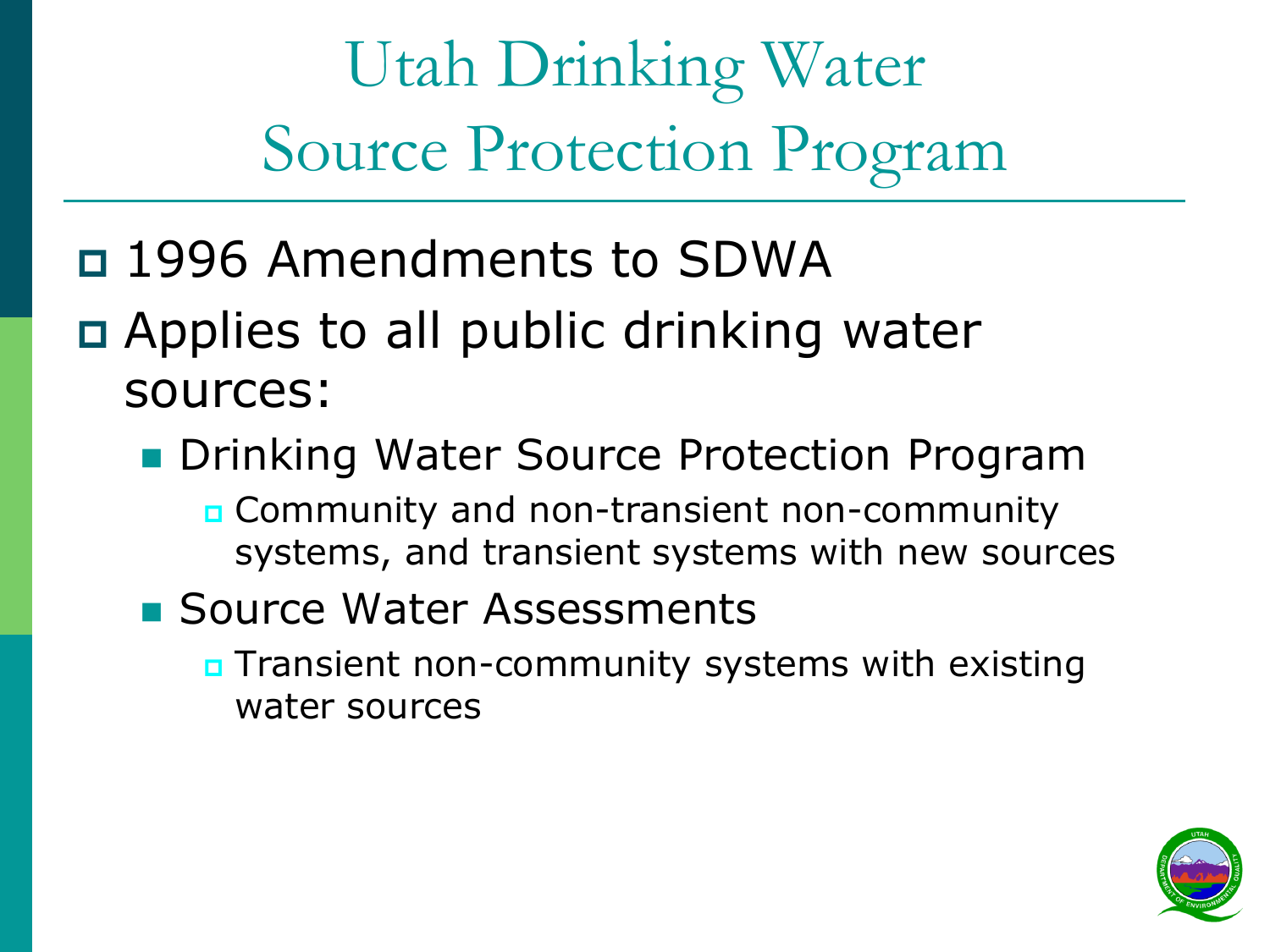#### Drinking Water Source Protection Plans

- Three principal steps:
- □ Delineate protection zones
- Inventory potential contamination sources
- □ Management programs for existing and future PCSs
- **Program must be feasible for very small** water systems

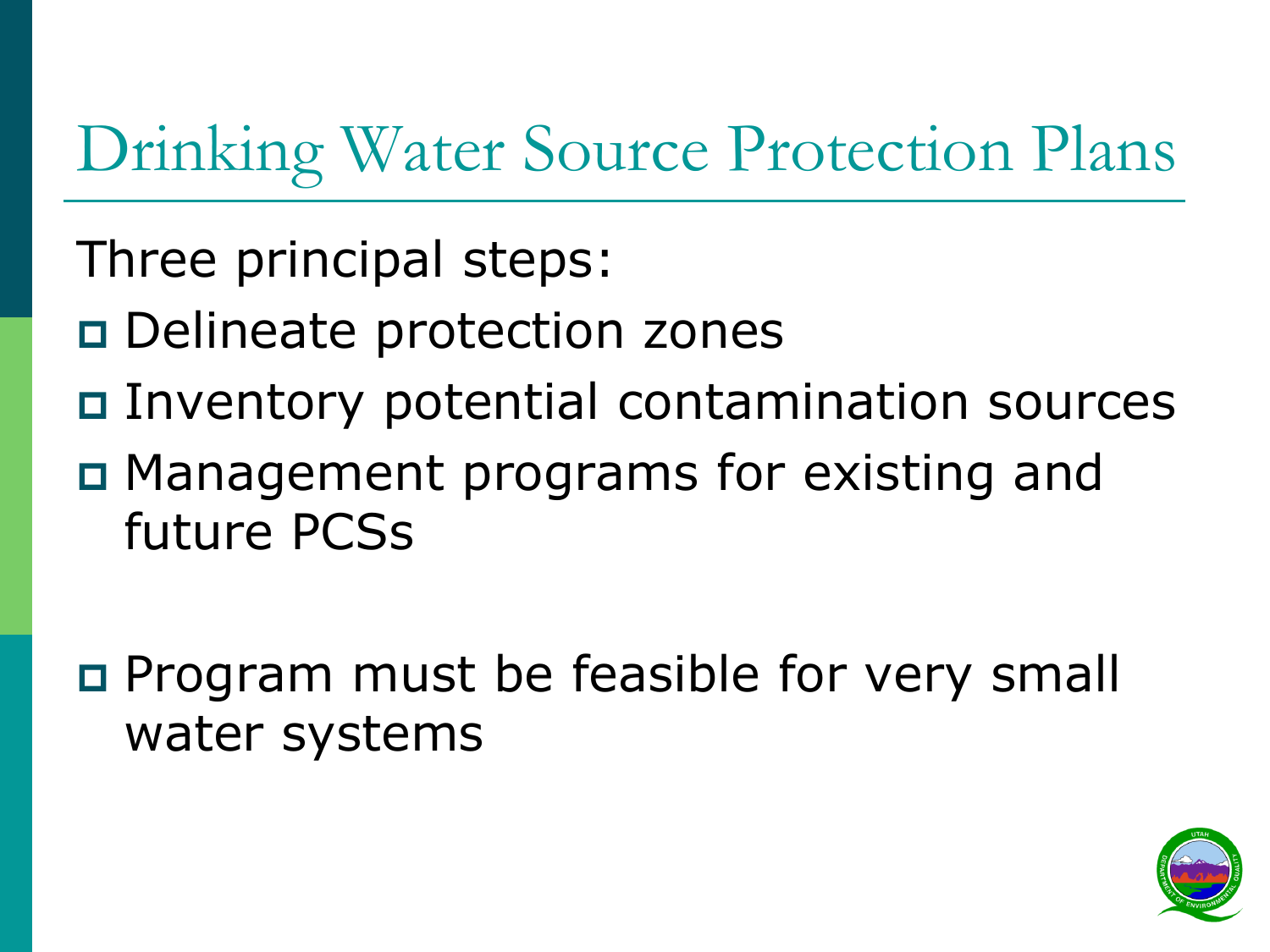#### Ground-Water Protection Zones



 $\Box$  Zone  $1 - 100$ -foot radius

 $\Box$  Zone 2 – 250-day ground-water time of travel (TOT), boundary of aquifer, or ground-water divide

$$
\Box
$$
 Zone 3 – 3-year TOT...

$$
\Box
$$
 Zone 4 – 15-year TOT...

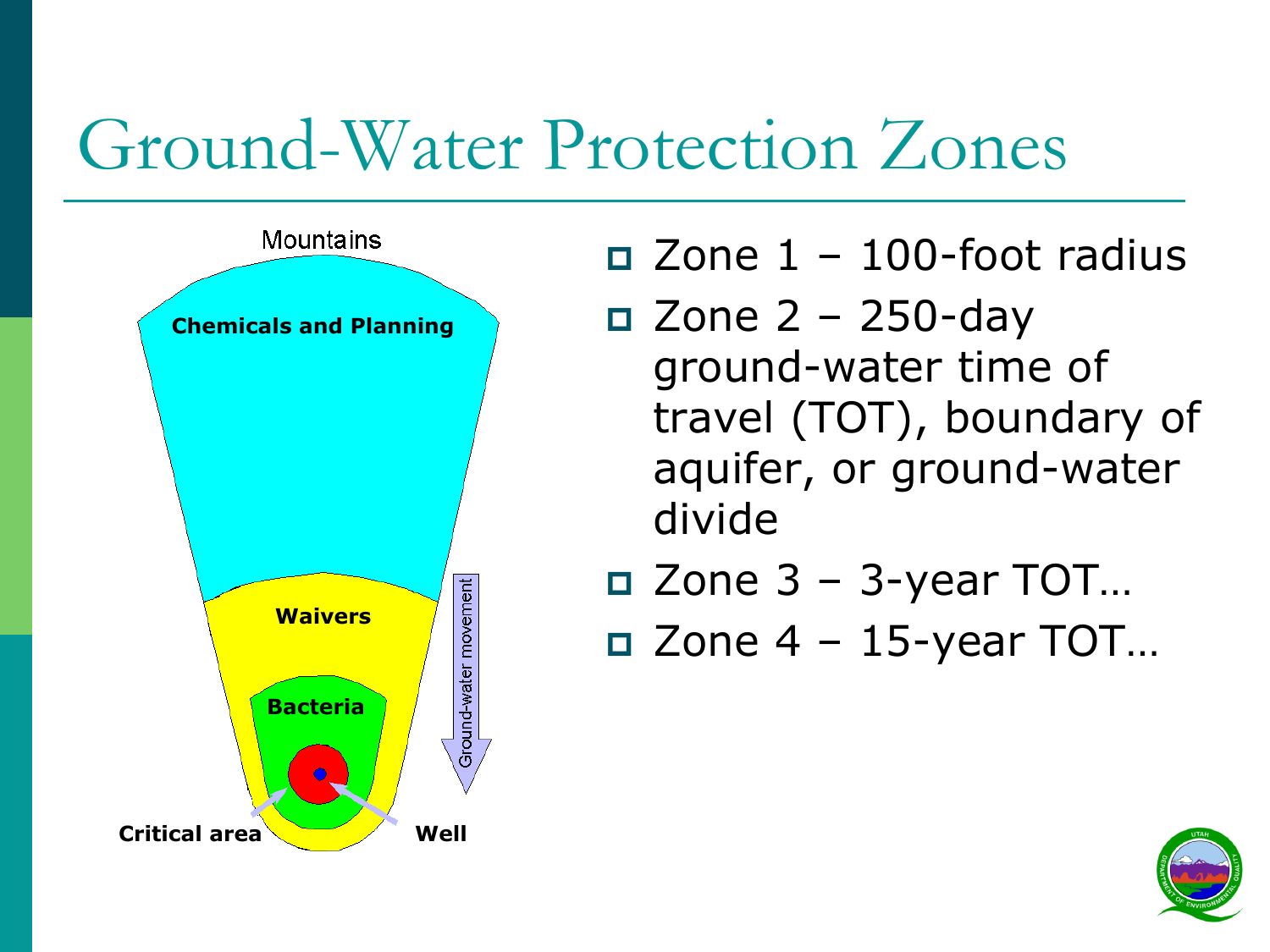### Delineation Report

- Geologic Data
- Well Construction Data
- Aquifer Data
- Hydrogeologic Methods and Calculations
- Map Showing Boundaries of DWSP Zones
- Protected Aquifer Conditions

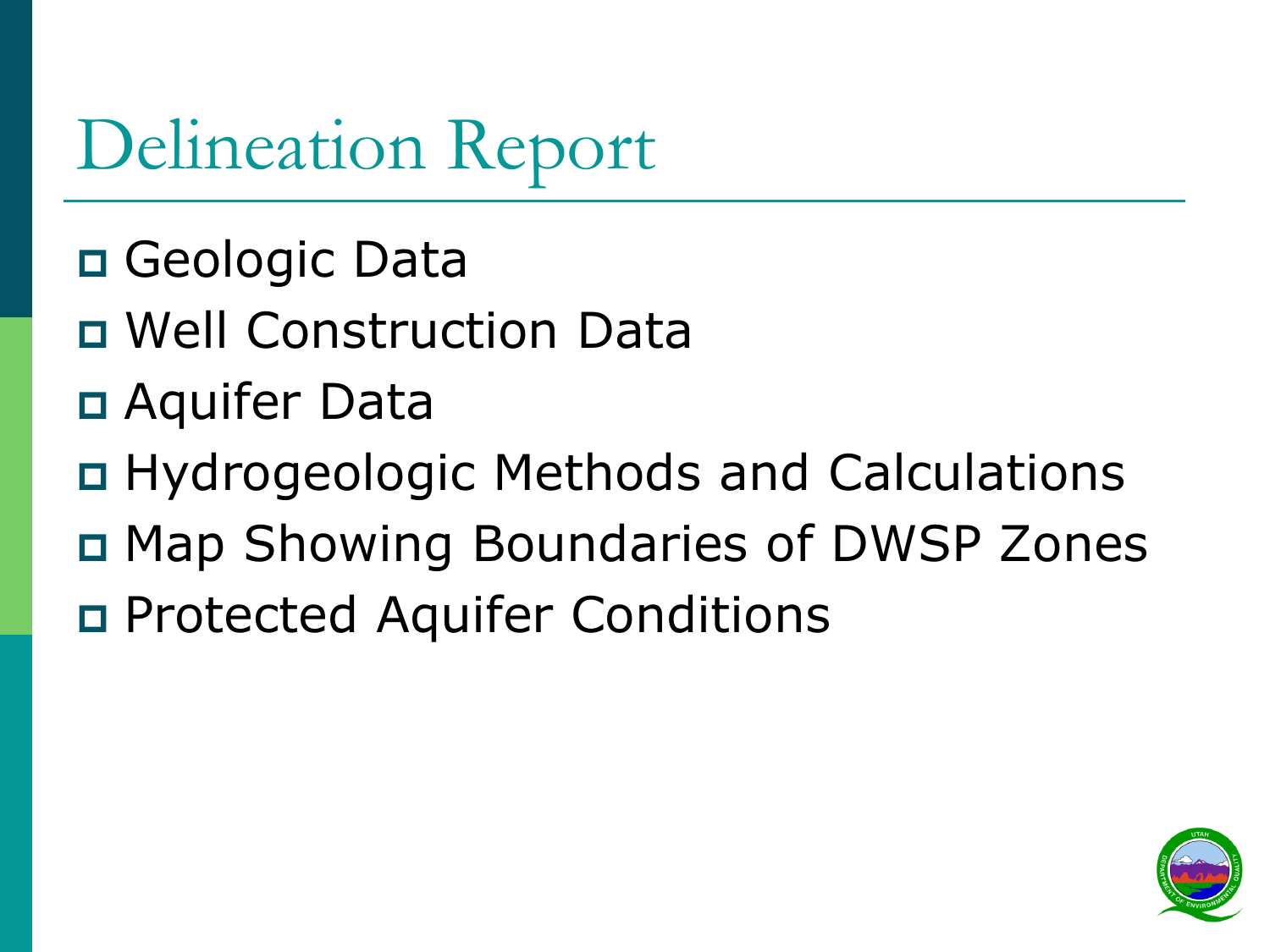### Delineation Report

#### Geologic Data

- Geologic features and aquifer characteristics
- **Stratigraphy, lithology, confining units.**
- **Fiactures, solution cavities, and faults.**
- Well Construction Data
	- **Nell driller's log**
	- Borehole, casing, TD
	- Screened or perforated intervals
	- **Pump and maximum projected pumping rate**

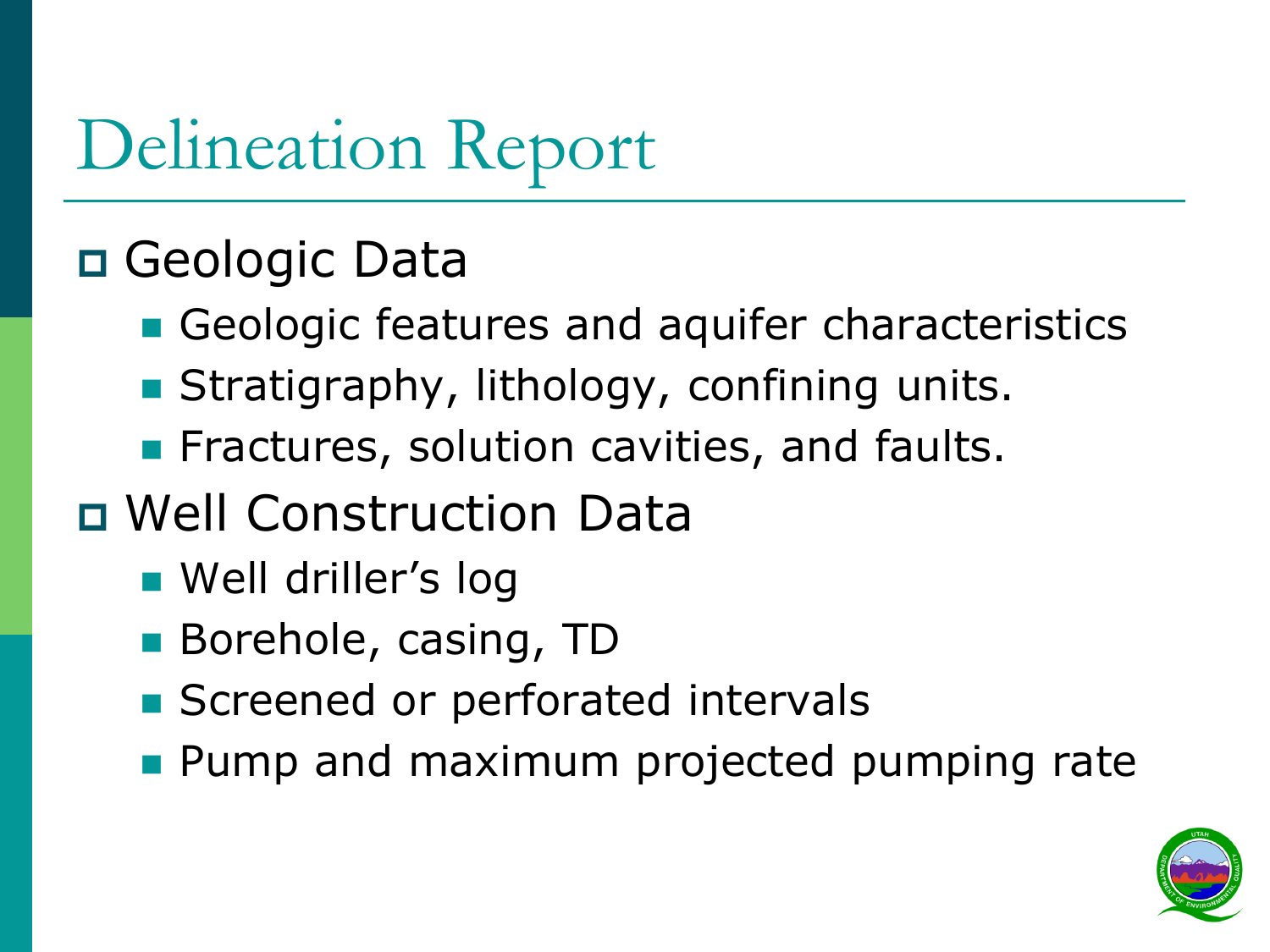### Delineation Report

#### Aquifer Data

- **Hydraulic conductivity from a constant-rate** aquifer test.
- **Hydraulic gradient, direction of GW flow,** effective porosity, saturated thickness.

#### Hydrogeologic Method

- **Must be reasonably applicable for the aquifer** setting.
- Map showing boundaries of delineated zones.

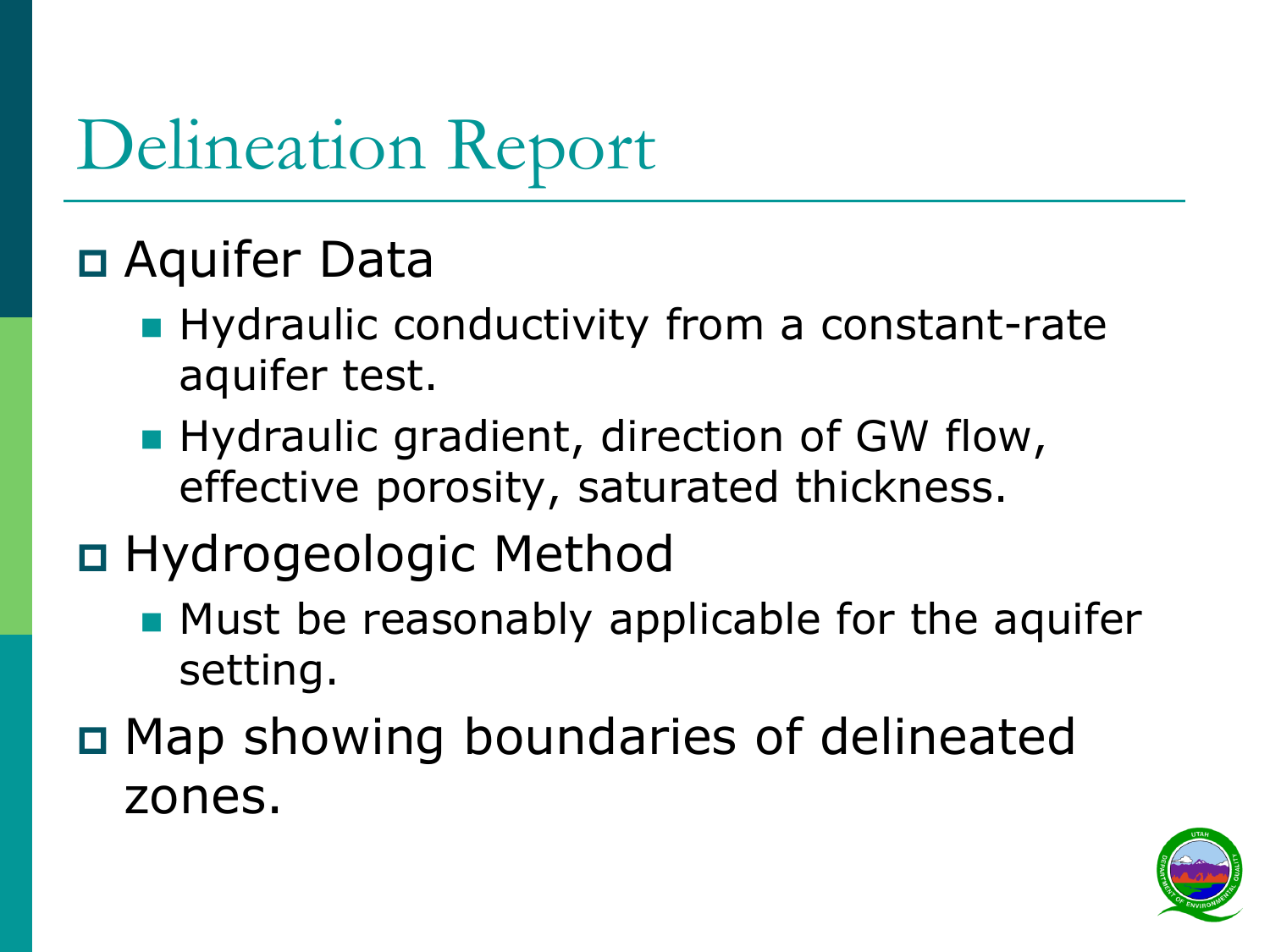### Surface Water Zones



- $\Box$  Zone  $1 \frac{1}{2}$  mile from high water mark, and 15 miles upstream, to watershed boundary or state line
- Zone 2 1000 feet from HWM, and additional 50 miles
- Zone 3 500 feet from HWM, and to watershed boundary or state line
- Zone 4 remainder of watershed

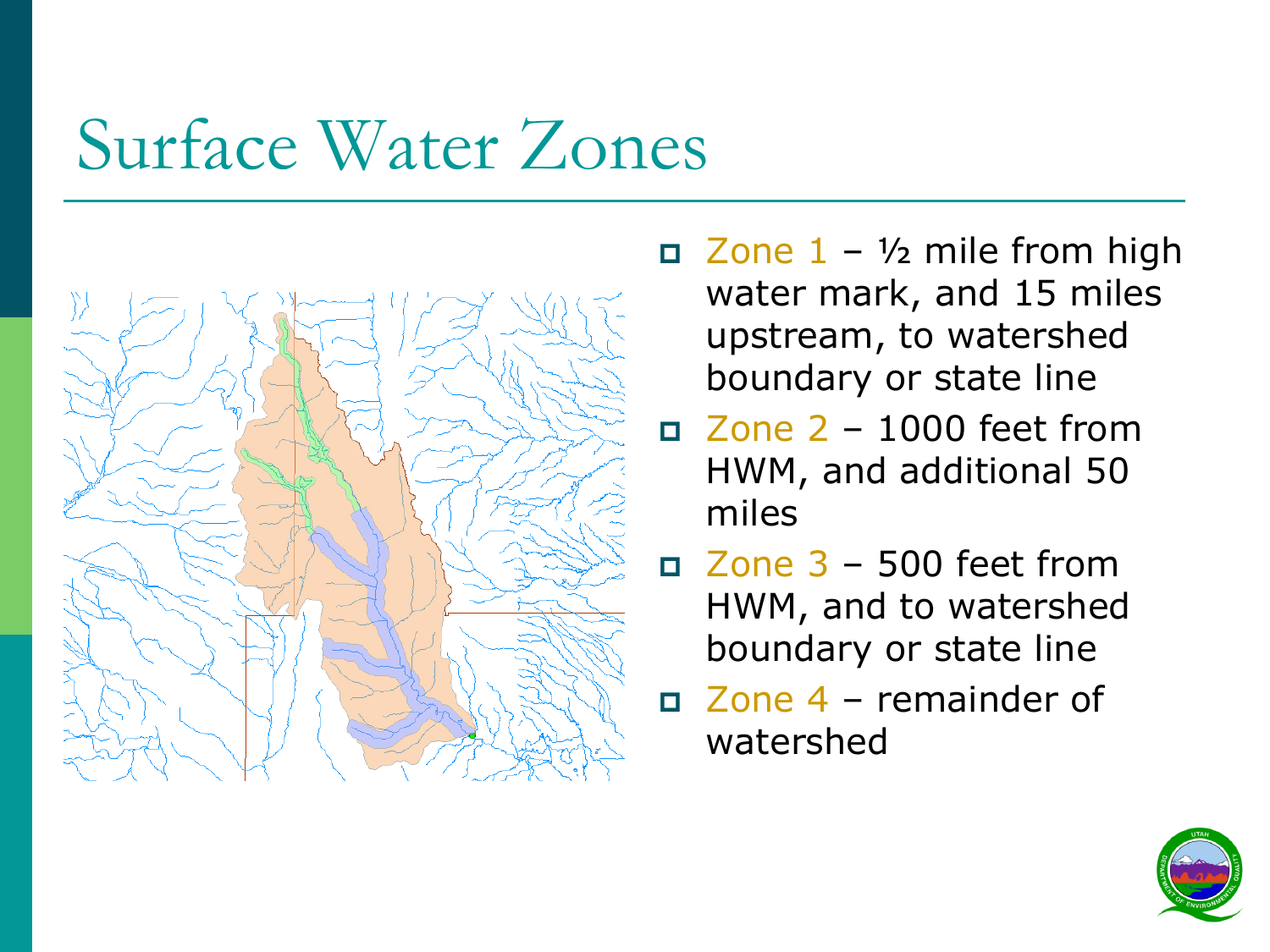Inventory of Potential Contamination Sources

- Any facility or site which employs an activity or procedure which may potentially contaminate ground water or surface water. A pollution source is also a potential contamination source.
- **Prioritize list.**
- Assess hazards at each PCS.

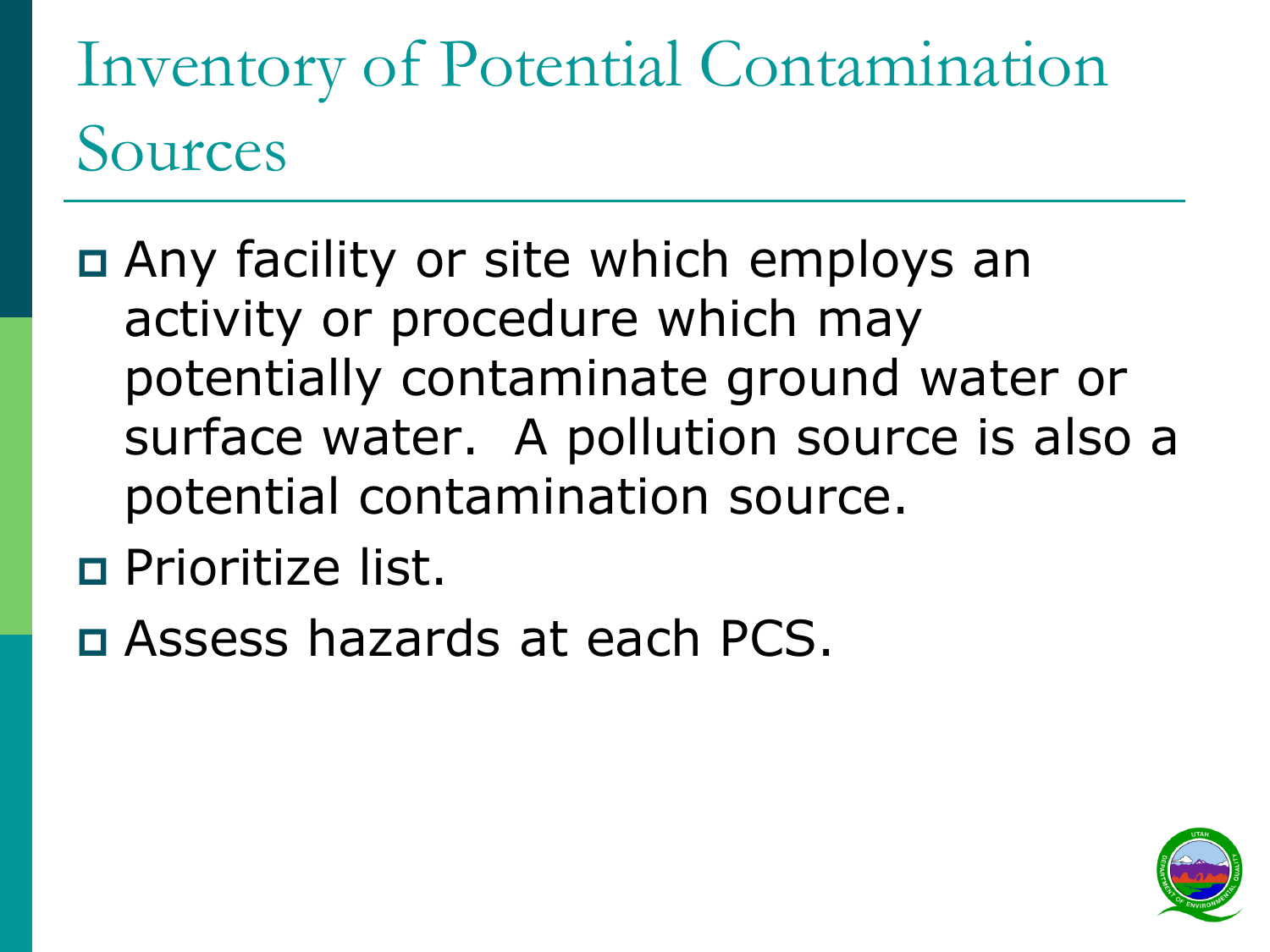## Land Management Strategies

- Public water system must plan land management strategies to control PCSs.
- □ May be regulatory or non-regulatory.
- □ In Utah, cities and towns have extraterritorial jurisdiction to protect their water sources.
- □ State Drinking Water does not have landuse authority.

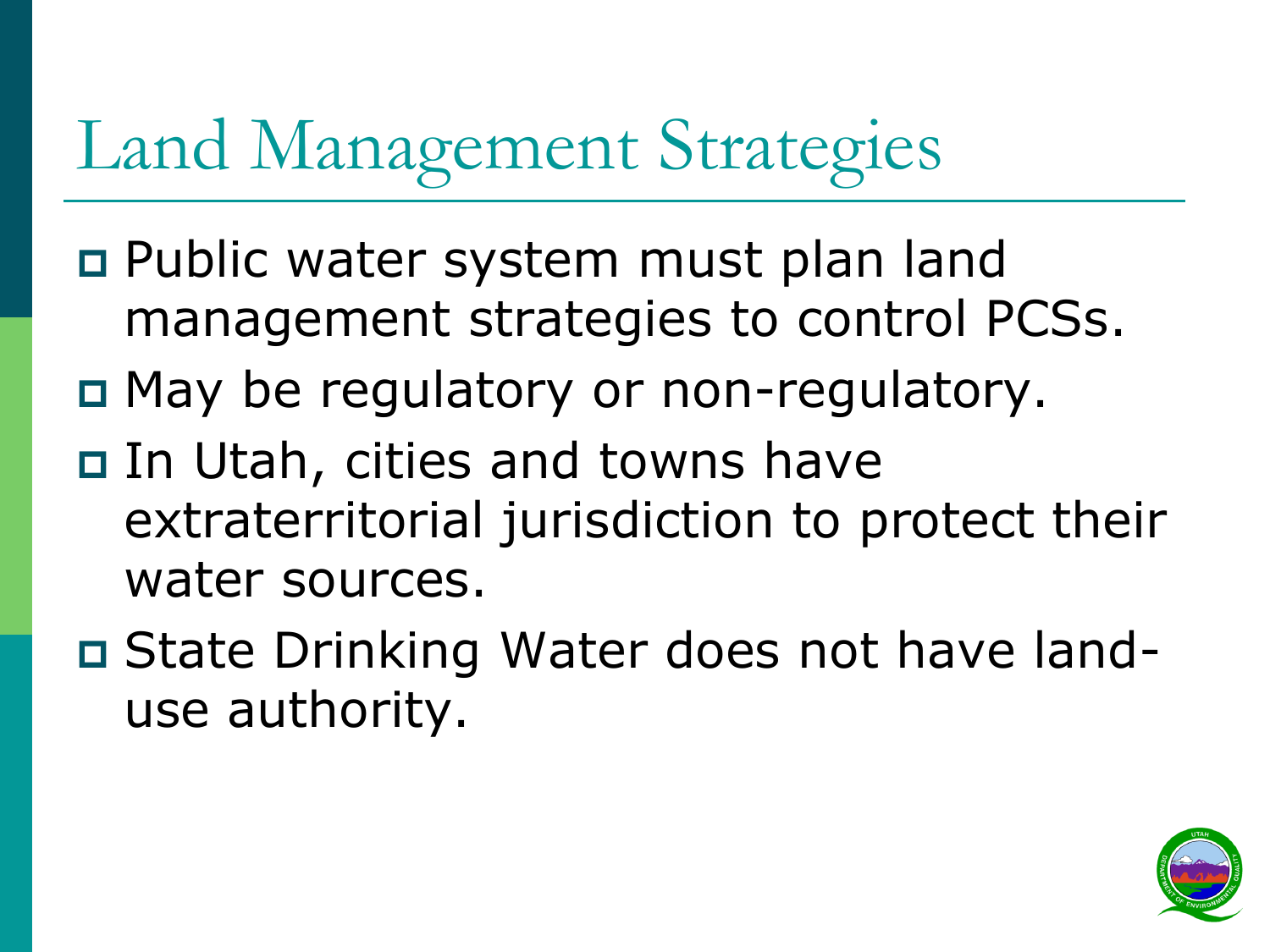### Public Water System Involvement

- Source Protection Plan is developed and implemented by the PWS, using requirements from the State.
- PWS is involved with the PCS.
- **n** May require assistance from DEQ and Division of Oil, Gas & Mining.
- $\Box$  BLM drilling permits.
- Forest Service watershed management plans.

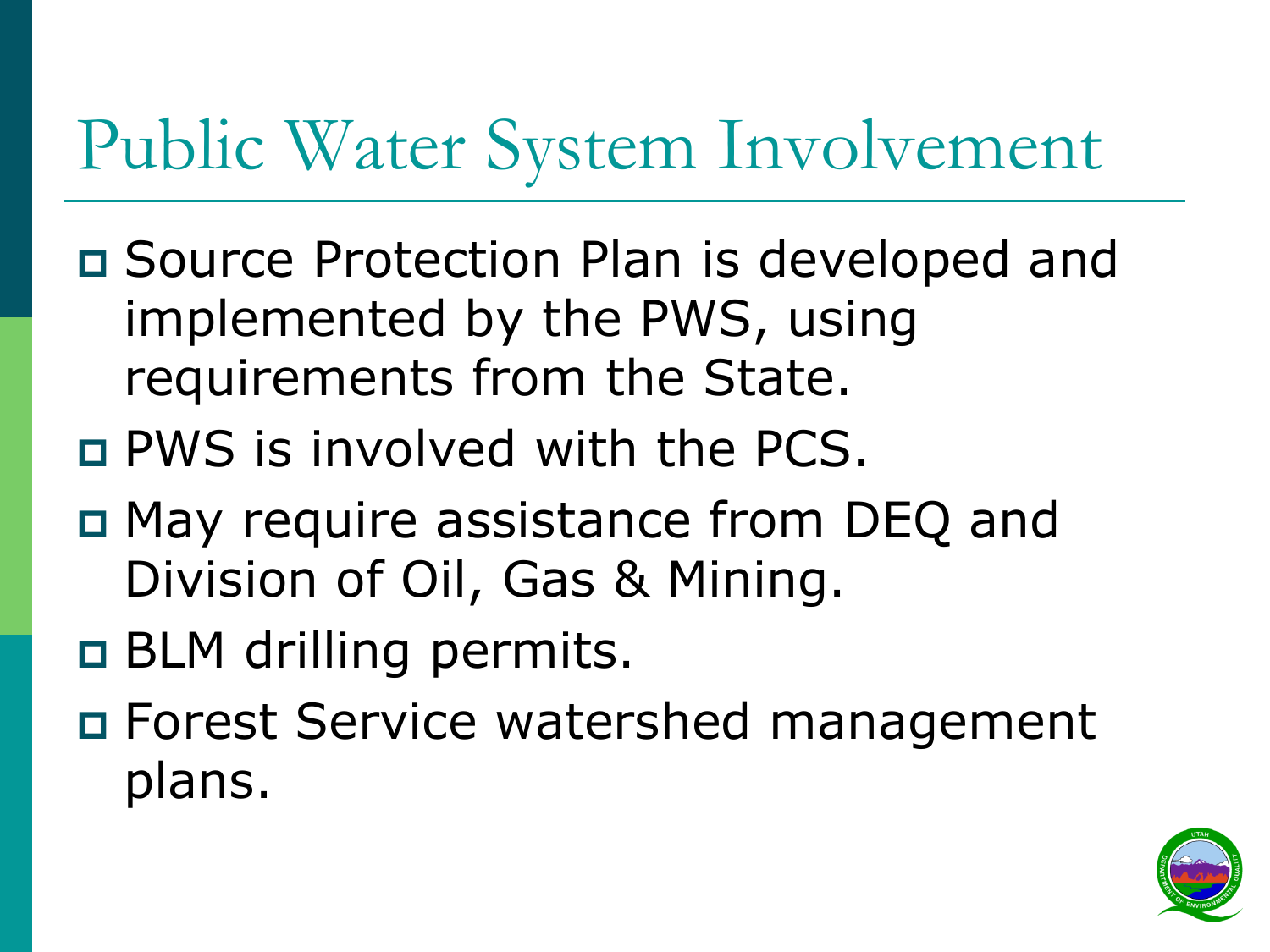Drinking Water Sources and Hydraulic Fracturing

- Multiple possibilities for hydraulic fracturing to be a PCS.
- Hazards would be managed by the public water system and the PCS owner.
- With assistance and guidance from State and Federal agencies.